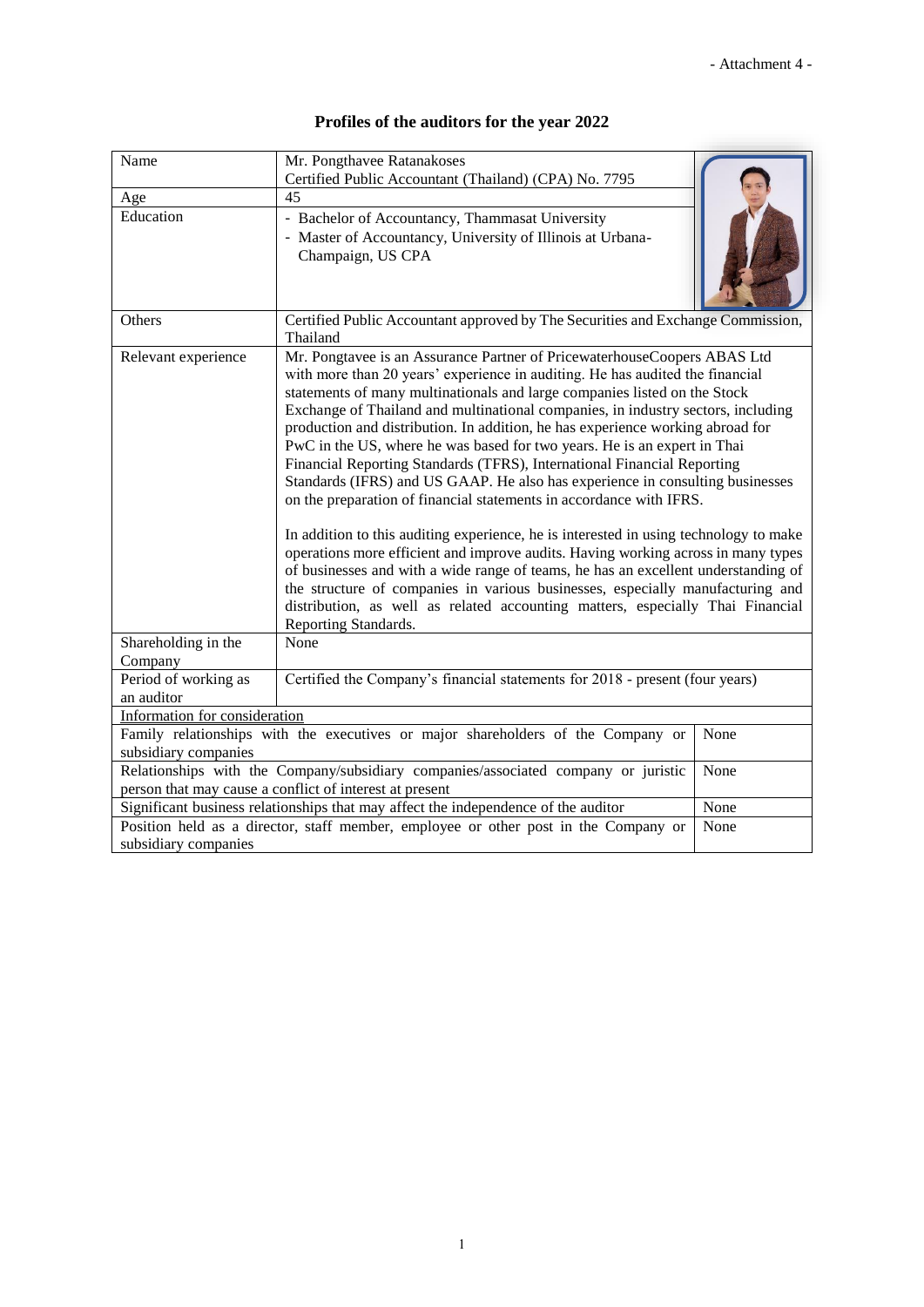| Name                                                                                        | Mr. Chanchai Chaiprasit                                                                                                                                       |      |  |  |  |
|---------------------------------------------------------------------------------------------|---------------------------------------------------------------------------------------------------------------------------------------------------------------|------|--|--|--|
|                                                                                             | Certified Public Accountant (Thailand) (CPA) No. 3760<br>58                                                                                                   |      |  |  |  |
| Age<br>Education                                                                            |                                                                                                                                                               |      |  |  |  |
|                                                                                             | - Bachelor of Accounting, Thammasat University                                                                                                                |      |  |  |  |
|                                                                                             | - Higher Graduate Diploma in Auditing, Thammasat                                                                                                              |      |  |  |  |
|                                                                                             | University                                                                                                                                                    |      |  |  |  |
|                                                                                             | - LL.B. Law, Chulalongkorn University                                                                                                                         |      |  |  |  |
|                                                                                             |                                                                                                                                                               |      |  |  |  |
| Others                                                                                      | - Certified Public Accountant approved by The Securities and Exchange                                                                                         |      |  |  |  |
|                                                                                             | Commission, Thailand                                                                                                                                          |      |  |  |  |
|                                                                                             | - Capital Market Academy Leadership Program (CMA 26, 2018), The Stock                                                                                         |      |  |  |  |
|                                                                                             | Exchange of Thailand (SET)                                                                                                                                    |      |  |  |  |
|                                                                                             | - Leadership Programme (2017), Institute Européen d'Administration des                                                                                        |      |  |  |  |
|                                                                                             | Affaires (ISEAD)                                                                                                                                              |      |  |  |  |
|                                                                                             | - Capital Market Academy - Greater Mekong Subregion (CMA-GMS)                                                                                                 |      |  |  |  |
|                                                                                             | International Programme (2017), The Stock Exchange of Thailand (SET)                                                                                          |      |  |  |  |
|                                                                                             | - Director Certification Program (2016), Thai Institute Of Directors (IOD)                                                                                    |      |  |  |  |
| Relevant experience                                                                         | Mr. Chanchai is the Chief Executive Officer of PwC Thailand. He has audited                                                                                   |      |  |  |  |
|                                                                                             | both listed and limited companies in various industries, including manufacturing                                                                              |      |  |  |  |
|                                                                                             | and distribution, energy, aviation, transportation, hotels and real estate.                                                                                   |      |  |  |  |
|                                                                                             |                                                                                                                                                               |      |  |  |  |
|                                                                                             | In addition, he has overseen customer relationships all through the listing process                                                                           |      |  |  |  |
|                                                                                             | with Capital Markets and Accounting Advisory Services. This includes                                                                                          |      |  |  |  |
|                                                                                             | introducing effective financial reporting systems and processes to ensure                                                                                     |      |  |  |  |
|                                                                                             | compliance with relevant regulations.                                                                                                                         |      |  |  |  |
|                                                                                             |                                                                                                                                                               |      |  |  |  |
|                                                                                             | He is also involved in introducing clients to financial reporting, corporate<br>governance, and internal control systems, and he has served on the Accounting |      |  |  |  |
|                                                                                             | Standards Subcommittee. He is a regular speaker at various seminars organised by                                                                              |      |  |  |  |
|                                                                                             | various organisations, for example the Stock Exchange of Thailand, Market for                                                                                 |      |  |  |  |
|                                                                                             | Alternative Investment (MAI) and the Thai Institute of Directors Association.                                                                                 |      |  |  |  |
| Shareholding in the                                                                         | None                                                                                                                                                          |      |  |  |  |
| Company                                                                                     |                                                                                                                                                               |      |  |  |  |
| Information for consideration                                                               |                                                                                                                                                               |      |  |  |  |
|                                                                                             | Family relationships with the executives or major shareholders of the Company or                                                                              | None |  |  |  |
| subsidiary companies                                                                        |                                                                                                                                                               |      |  |  |  |
| Relationships with the Company/subsidiary companies/associated company or juristic<br>None  |                                                                                                                                                               |      |  |  |  |
| person that may cause a conflict of interest at present                                     |                                                                                                                                                               |      |  |  |  |
| Significant business relationships that may affect the independence of the auditor<br>None  |                                                                                                                                                               |      |  |  |  |
| Position held as a director, staff member, employee or other post in the Company or<br>None |                                                                                                                                                               |      |  |  |  |
| subsidiary companies                                                                        |                                                                                                                                                               |      |  |  |  |